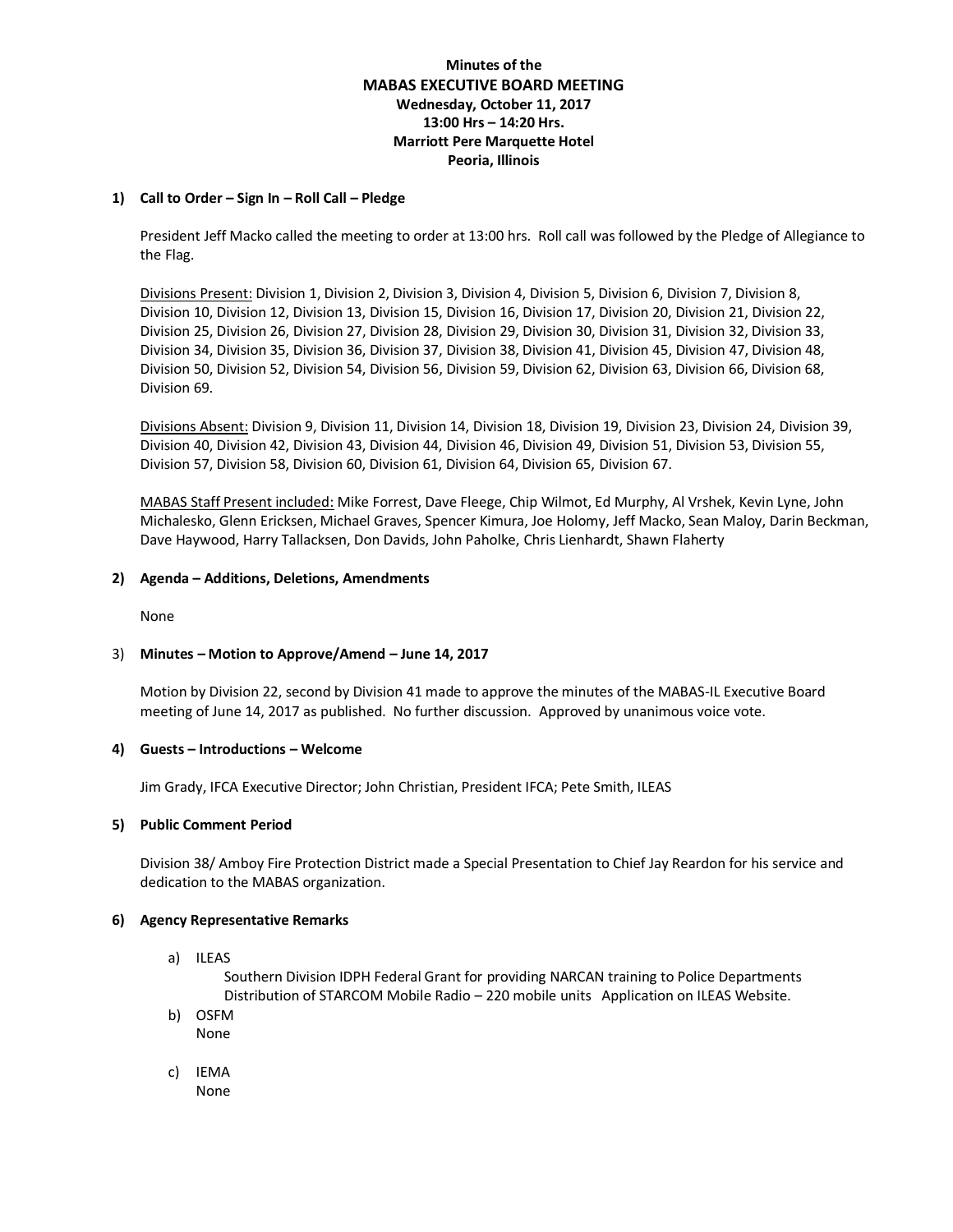### 7) **Finance – Budget – Comptroller's Report**

- a) Funds Status Report\* Treasurer Maloy reported. The meeting packet includes a Statement of Financial Activity (page 6 of the packet)
- b) Dues Report 2016/2017\* Treasurer Maloy reported on dues received as of 9/25/2017 (page 8 of the packet)
- c) Grant Matrix 2016 SHSP & UASI Current\* Treasurer Maloy reported on balances on grants as of 10/3/2017 (page 10 of the packet).
- d) 2017 Grant Submissions (Effective 7/1/2018)\* Treasurer Maloy reported on the status of the grant submission (Page 15 of the packet)

Motion to accept the Treasurer's report as presented by Division 28, second by Division 4. No further discussion. Approved by unanimous voice vote

#### **8) Attorney, Legal Counsel, Legislative Matters**

a) MABAS Contract Addendum Status Report\*.

Letters have been sent to those Divisions who have not sent in addendum. Jay Reardon gave a short review on the status of those outstanding agencies (12%) who have not executed the addendum. There are those who believe by signing the addendum will allow for the charging of mutual aid which is NOT the case/intent. It is for the purpose of federal declaration/reimbursement (see letter on page 19 of the packet).

b) Illinois Fire Service Association 2018 Caucus Discussion – Legislative Matters.

President Macko shared the Board has decided not to introduce any legislation with the upcoming caucus session. If something changes we will surely update the membership

### **9) Policy Considerations**

- a) Reconsiderations of MABAS Executive Board Policy Decisions Consideration to Adopt (page 28 of the packet) (Introduced 6/14/2017). Motion by Division 24, Second by Division 35. Hearing no further discussion. Approved by unanimous voice vote Motion passed.
- b) Fire Service Information Sharing and Analysis (FILO Committee) Consideration to Adopt (page 29 of the packet) (Introduced 6/14/2017). Motion by Division 20, Second by Division 24. Hearing no further discussion. Approved by unanimous voice vote Motion passed.
- c) Unmanned Aircraft Systems or Drone (UAS) Program Guidelines Introduction Only The intent to introduce a uniform state-wide policy meeting FAA requirements. Working Group introduced (page 33 of the packet) a Guideline submit suggestions/comments for further consideration. Division 16 has their own program in place without any consultant fees. Raised the question of how much has been expended in consulting fees – response was not to exceed \$10,000.00 approved by the Leadership Team.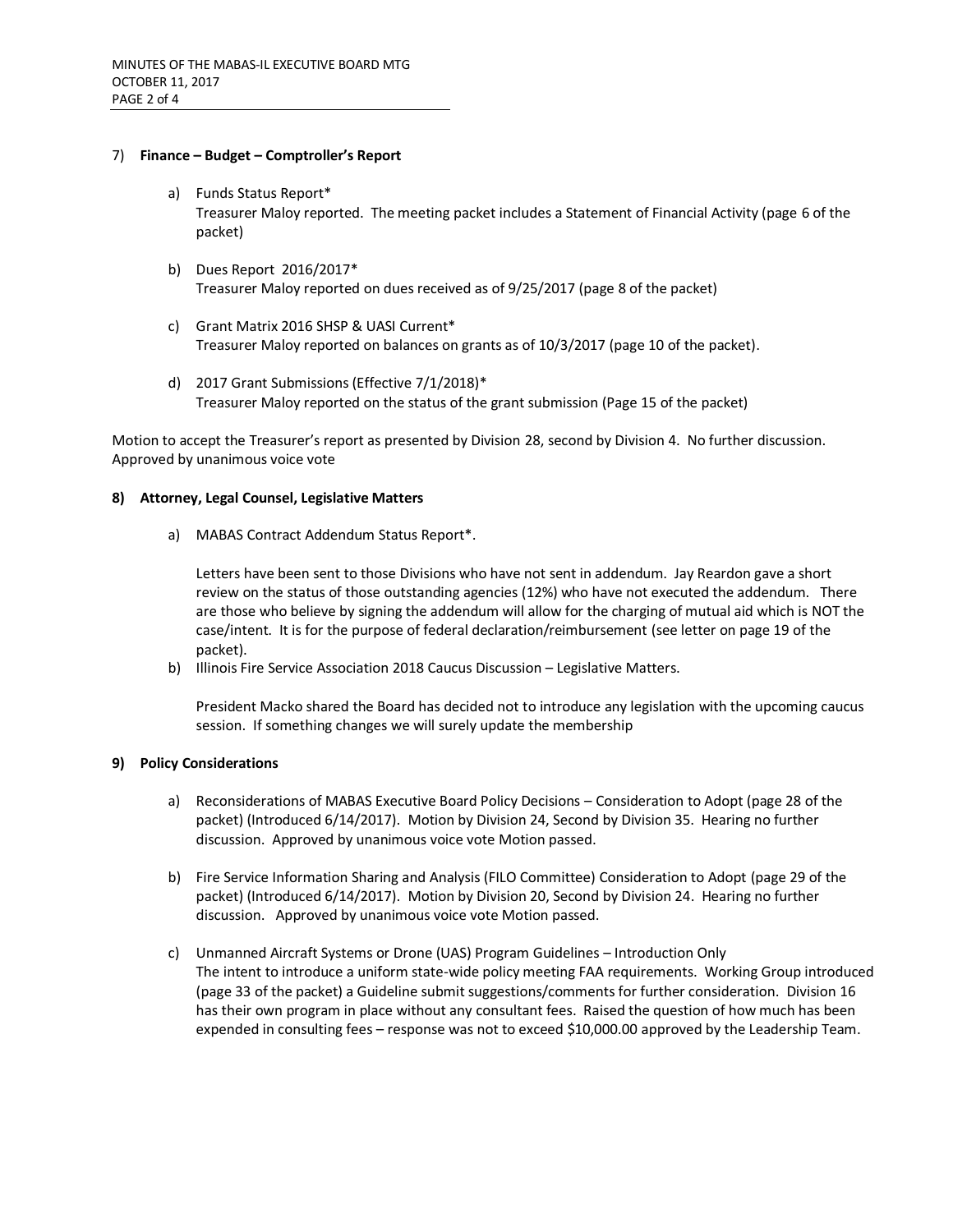d) Rescue Task Force (RTF) and Tactical Emergency Medical Support (TEMS) Concept Papers

Discussion only. Documents are work in progress with intentions to Introduce at the February meeting. Working with IDPH to address concerns and legal ramifications as well.

### **10) Committee Matters and Reports**

a) Illinois Terrorism Task Force (ITTF) 2017 SHSP Grant Submission Recommendations to ITTF (page 43 of the packet). The Director of IEMA has approved the grant application to begin in July 2018 through June 2019. There was a strong emphasis on state wide preparedness, greater focus on training and multi-agency exercises was the overall direction given.

## **11) CEO Report**

- a) MABAS 2017 Annual Training Summit Status Report (February 5-9, 2018 @ Marriott Bloomington-Normal) Committed to the same location as last year and in the process of finalizing the agenda. First reminder notices will be forthcoming. Grant funding has changed limiting what can be utilized for training summits.
- b) Status Report Hurricane Harvey & Irma Mobilization/Deployment Missions. Both events MABAS had received requests through the EMAC process. Requests for boat packages were submitted….never heard anything from TX. South Carolina for USAR Team – requests submitted and was cancelled. Florida for medical assistance, submitted, nothing further as of today (10/11/2017).
- c) Operation Southern Sky After Action Comments (Eclipse August 21, 2017) MABAS Representatives staffed EOC and local Command Centers. Assisted ILEAS response team to Carbondale. Shelters set up since no hotel rooms were available. After Action Report is in progress and will be available to all Divisions once completed. Several forward area commands were set up for the first time…..several issues learned that will come out in the After Action Report.

### **12) Capital/Major Projects Review**

a) Logistics Deployment Supply Truck Retro Fit Project Status

The truck is normally housed at the MRC containing everything from meals/hygiene/etc. but currently has the only option to be off loaded from the rear. Have been working for several months at making it more useful to install doors on the sides of the truck rather than having to off-load items to get to those in the front. In working with a vendor on several designs, and currently the truck is in Janesville WI being retrofitted. The current SHGP grant will fund 50% and 50% from UASI.

b) US&R Team Mobilization Bus Considerations

Any response component includes transportation for  $40 - 50$  members  $-$  those that cannot fit on responding apparatus/vehicles. Normal bus carrier that MABAS utilizes is not always available for the EMAC request due to commitments or contracts. Even in checking with other bus companies on recent EMAC requests, availability became; (a) very expensive and, (b) limited availability. Consideration to potentially look at purchasing a bus for such responses that would be housed at the MRC. More on this to follow.

#### **13) Old Business**

No old business to discuss